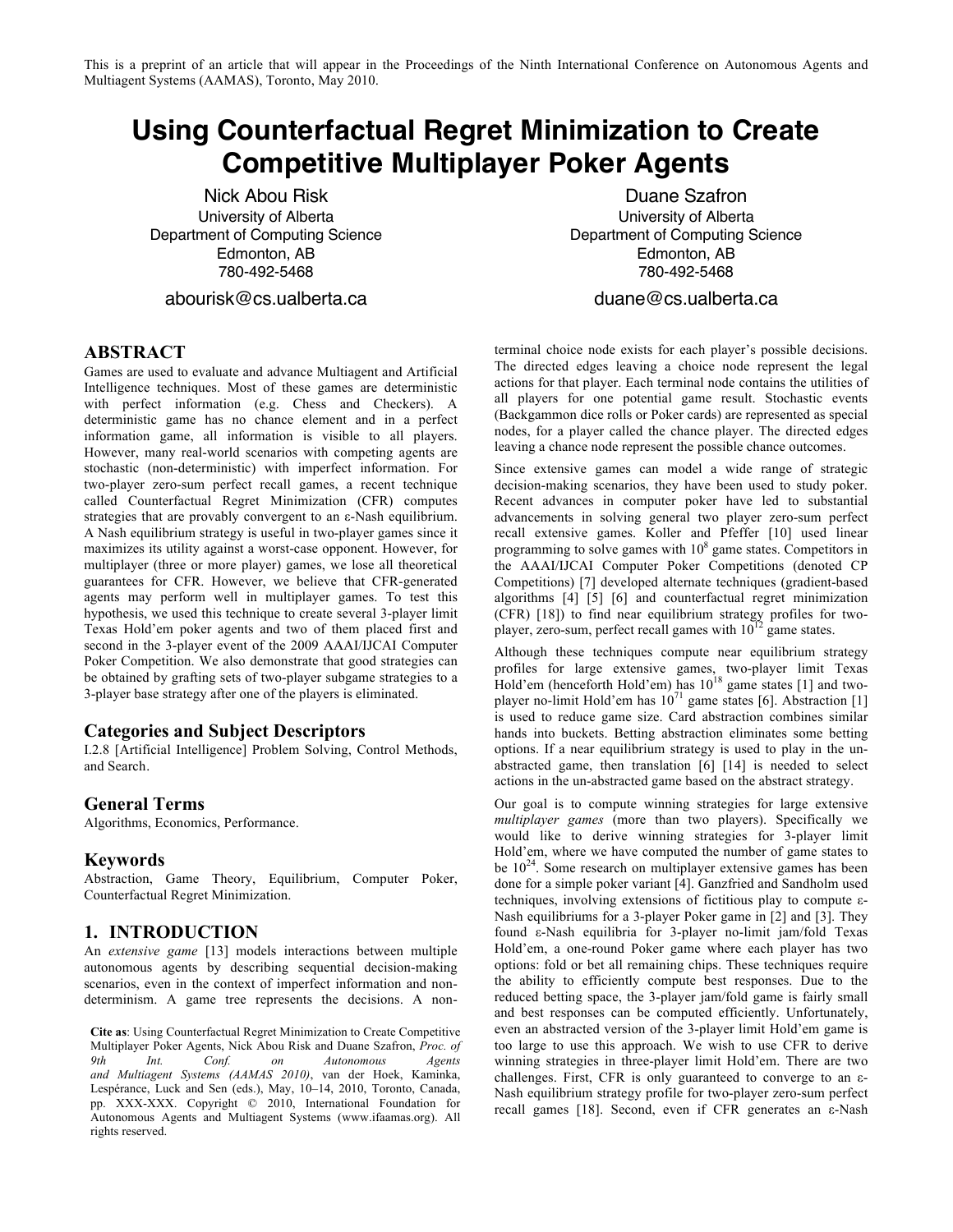equilibrium strategy, there is no guarantee that this strategy will perform well in a multiplayer game. We show that CFR can compute strategies that are strong enough to win the 3-player limit Hold'em events of the 2009 CP Competition and introduce a strategy grafting approach that shows promise for helping to address the scalability issue in computing multiplayer strategies.

## **2. BACKGROUND**

#### **2.1 Poker**

*Poker* is a class of multiplayer card games with many variants. Several similarities exist among the variants: they use a standard playing card deck (4 suits of 13 ranks), there are betting rounds, and the standard five-card hand ranking system is used to determine winner(s). Hold'em is the most popular poker variant.

In *Hold'em*, the *pot* is the collection of all chips wagered during a game. After each game finishes, a dealer button is moved clockwise by one position around the table. The player sitting in that position is designated the dealer or the *button*. The player to the left of the dealer is called the *small blind*. The player to the left of the small blind is called the *big blind*. There are four betting rounds. The *preflop* is the first betting round. The small blind and big blind place mandatory bets into the pot to give players an incentive to play hands. Each player then receives two private cards, face-down, called *hole cards*. The betting begins with the player to the left of the big blind.

The possible actions in every betting round are:

- *Bet* by placing a wager into the pot or *raise* by matching the outstanding bet and placing an extra bet into the pot. The minimum size of the extra bet is the difference between the two previous bet or raise sizes.
- *Call* by matching the amount of all outstanding bets or *check* by passing when there is no outstanding bet.
- *Fold* by passing when there is an outstanding bet and forfeiting the current game. A player who has folded can take no further actions in the current game.

After the pre-flop, the betting begins with the nearest active (nonfolded) player to the dealer's left. The *flop* (second round) begins with three public community cards and ends with betting. The *turn* (third round) and *river* (final round) have one community card and betting. After the river betting, all active players enter a showdown where the hands – the best five card combination of each agent's two hole cards and the five community cards – are revealed and the agent with the highest ranking hand wins the pot or splits the pot if several agents have equivalent hands.

There are several variants of Hold'em in two orthogonal dimensions, number of players and betting structure. The *headsup* variant has two players. The dealer is the small blind and acts first preflop and last postflop. The *multiplayer* variant has more than two players (usually three to ten). The betting structure in *limit* Hold'em has a fixed amount for each bet and raise, equal to the big blind amount for the preflop and flop rounds and equal to twice this amount for the turn and river. In limit, there is a cap of four bets per player per round. *No-limit* is a variant in which bets and raises can be any amount between the size of the big blind and all of a player's remaining chips. Betting all remaining chips is called going *all-in*. We focus on multiplayer limit Hold'em.

## **2.2 Extensive Form Games**

An informal description of an *extensive game* was given in the introduction. A formal definition appears on page 200 of [13], and an excerpt appears in [14], along with formal definitions for *information set*, *strategy profile*, *Nash equilibrium*, *ε-Nash equilibrium*, and the *best response strategy* to a strategy profile. We provide more informal descriptions of these terms.

In an imperfect information game, there are game states that each agent cannot differentiate due to hidden information (opponent hole cards in poker). The set of all indistinguishable game states for a given agent is called an *information set* for that agent. Each choice node, in an imperfect information extensive game, corresponds to an information set instead of a full game state. In poker, there are many more game states than information sets.

In an extensive game, a *strategy profile* is a set of strategies, one for each player. In poker, we represent a strategy as a probability triple  $(f, c, r)$  at each information set, where  $f$  is the probability of folding, *c* is the probability of checking or calling, and *r* is the probability of betting or raising, with *f+c+r = 1*. A *best response* is a strategy that obtains the highest possible utility against the set of all other strategies in a strategy profile. A *Nash equilibrium* is a strategy profile, in which no agent can increase its utility by unilaterally changing its strategy. Each strategy from a Nash equilibrium strategy profile is a best response to the other strategies in that profile. A multiplayer Nash equilibrium does not guarantee maximum utility, regardless of what strategies are employed by other agents. If a single agent plays a strategy from an equilibrium profile and the other agents deviate, the single agent could obtain reduced or increased utility by deviating from the strategy included in the equilibrium strategy profile.

Equilibrium strategy profiles are important since for two-player zero-sum games they have additional properties. A *zero-sum game* is one in which the utility for all players sums to zero. In a two-player zero-sum game, every strategy for a given player in a Nash equilibrium strategy profile has the same utility and is a best response to all the strategies in equilibrium profiles for the other player. This means that if a player plays a strategy from one equilibrium strategy profile, the other player cannot gain utility by playing a strategy from a different equilibrium strategy profile (or any other strategy). For this reason we often refer to a strategy from a Nash equilibrium strategy profile simply as a Nash equilibrium strategy. This result is not true with more than two players [12] or if the game is not zero-sum. Computing an exact Nash equilibrium for a large extensive game such as poker is infeasible, even with extensive abstraction. Thus, we rely on finding approximations to Nash equilibria. An *ε-Nash equilibrium* is a strategy profile, in which no player can increase its utility by more than ε by unilaterally changing its strategy.

Card abstraction is the most popular way to reduce the size of the game tree. The simplest way to perform card abstraction is to apply a metric to poker hands such as hand strength (E[HS]) and to group hands that have similar metric values into the same bucket [1]. *Percentile bucketing* places an approximately equal number of hands into each bucket. Alternately, *uniform bucketing* uniformly partitions the metric interval [0, 1] into buckets. With N buckets, all hands with metric value in the [0, 1/N) range are placed in the same bucket, all hands with value in the [1/N, 2/N) range are together, and so on. In poker, there are many hands that are not very strong on a given round but have the potential of making a very strong hand on a future round (e.g. a straight or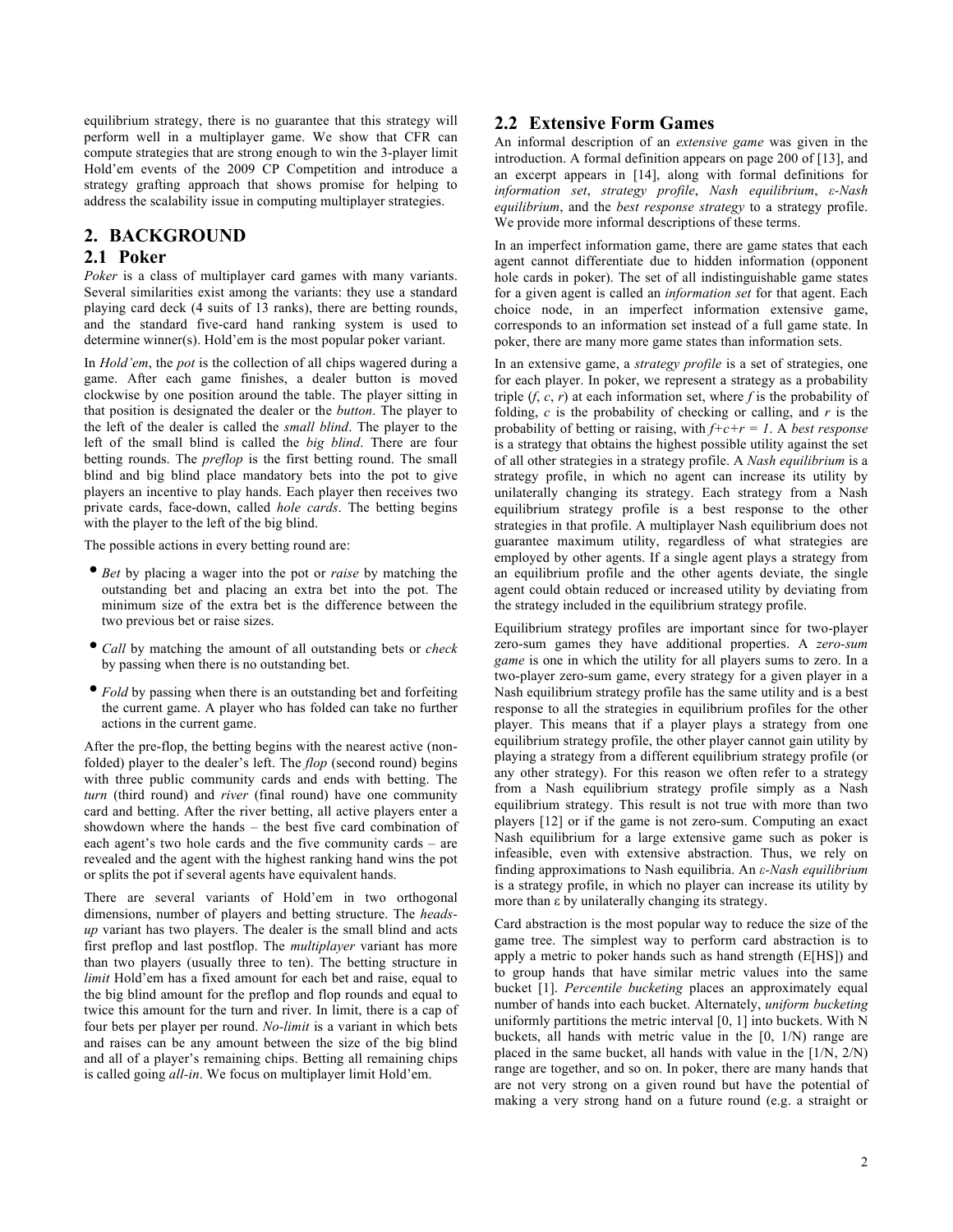flush). It turns out that a very effective alternative metric to E[HS] which intrinsically incorporates potential is called expected hand strength squared,  $E[HS^2][8]$ . This metric, which is also in [0, 1], computes the expected value of the square of the hand strength.

A card game is transformed into a bucket game and all hands in the same bucket are played the same way. The information sets represent buckets instead of cards. If the abstraction is constructed so that all players can recall all previous actions at each information set, the abstraction is called *perfect recall*. With perfect recall, and *N* buckets per round, we have *N* bucket sequences preflop,  $N^2$  bucket sequences on the flop,  $N^3$  bucket sequences on the turn, and  $N^4$  bucket sequences on the river. With a 2-bucket abstraction, this results in  $2^4 = 16$  bucket sequences on the river. To reduce the size of the game tree, *imperfect recall* abstraction can be applied so that information sets from different buckets lead to common information sets in subsequent rounds. The game tree becomes a directed acyclic graph, but is reduced in size. In the extreme, the buckets of all previous rounds are forgotten and only the betting sequence and current betting round's bucket is remembered. For example, instead of a 2-bucket perfect recall abstraction, a game tree of about the same size could be created using a 16-bucket imperfect recall abstraction.

## **2.3 Counterfactual Regret Minimization**

*Regret* (opportunity cost) is the difference between the highest utility attainable (over all actions) and the utility of the action that was taken. *Counterfactual regret minimization* (CFR) minimizes the positive immediate counterfactual regret at each information set. Zinkevich et al. [18] show that minimizing positive immediate counterfactual regret, minimizes the average overall regret and that in a two-player zero-sum perfect recall game, minimizing both players' average overall regret leads to an ε-Nash equilibrium strategy profile. Johanson [8] provides details on the implementation of CFR for general two-player zero-sum perfect recall games and for heads-up poker. CFR was a breakthrough for computing ε-Nash equilibrium strategy profiles for imperfect information games since the memory scales with the number of information sets instead of the number of game states, which is true for sequence-form solvers [9]. Due to these savings, Zinkevich et al. [18] were able to solve abstract poker games two orders of magnitude larger than previously solved. Another useful property of CFR is that it can compute an abstract game best response against a static opponent [8].

While the theoretical guarantees of CFR are limited to two-player zero-sum perfect recall games, CFR is quite robust in generating strong strategy profiles in two-player games when two of these restrictions (perfect recall and zero-sum) are relaxed. Some of the strongest heads-up limit Hold'em agents were created with imperfect recall. For example, Hyperborean08Limit, an imperfect recall agent, won the limit elimination (equilibrium) event in the 2008 CP Competition and placed second in the bankroll event. The imperfect recall agent, Hyperborean08NoLimit, won both the no-limit elimination and bankroll events in 2008. Strong heads-up limit Hold'em agents were also created for nonzero-sum games, with the agent obtaining bonuses for winning hands. These agents have little exploitability and actually perform better against human players (due to the agents' tendency to be aggressive and human players' tendency to fold too often). The agents that played in both of the Man-Machine competitions were computed with CFR using nonzero-sum abstract games [15].

CFR also has no theoretical guarantees for multiplayer zero-sum games and, before this research, no results had been reported on applying CFR to large multiplayer games. We show in this paper that CFR is also capable of generating winning computer poker agents for multiplayer games. CFR generated a three-player imperfect recall agent and a three-player perfect recall agent that placed first and second respectively in the 2009 CP Competition.

# **2.4 Equilibrium in a Multiplayer Game**

Two player zero-sum games have convenient theoretical guarantees. In a two player zero-sum game, if one agent plays a strategy from a Nash equilibrium strategy profile, there is no strategy that the other agent can select that reduces the first agent's utility. However, in a multiplayer game, if one agent plays a strategy from a Nash equilibrium strategy profile, the other set of agents may play strategies that reduce the first agent's utility. Consider the following simple game:

- Three players ante 1 unit each.
- Each player has a coin and privately chooses heads or tails.
- After all three players have acted they reveal their coins.
- If all three players chose the same side, the antes are returned.
- If exactly two players have chosen the same side, they win and take back their initial ante and split the loser's ante.

All three agents choosing heads or tails with probability  $\frac{1}{2}$  is a Nash equilibrium strategy profile. Player *i*'s strategy is  $\sigma_i = (P(H))$ , *P(T))* where *P(H)* is the probability of choosing heads and *P(T)* is the probability of choosing tails. Fix  $\sigma_1 = \sigma_2 = (1/2, 1/2)$  and let  $\sigma_3$  $=(p, 1-p)$ . The utility of player 3 is  $u = p \times EV(H) + (1-p) \times EV(T)$  $= 0$ . Regardless of the strategy chosen by player 3, the same utility is obtained so deviating from  $\sigma_3 = (\frac{1}{2}, \frac{1}{2})$  does not unilaterally improve player 3's utility. The set of strategies  $\sigma_1 = \sigma_2$  $= \sigma_3 = (\frac{1}{2}, \frac{1}{2})$  is a Nash equilibrium profile. Let player 3 select the strategy  $\sigma_3 = (\frac{1}{2}, \frac{1}{2})$  and the other players change to the static strategies of always-heads,  $\sigma_1 = \sigma_2 = (1, 0)$ . There are two possible outcomes, HHH and HHT, with equal probabilities of *½*. When player 3 selects heads, all three players take back their antes. When player 3 selects tails the ante is lost. Player 3's utility is  $u =$  $\frac{1}{2} \times (0) + \frac{1}{2} \times (-1) = -\frac{1}{2}$ . However, if player 3 changes its strategy to always select heads, the utility increases to *0*. Playing the strategy  $\sigma_3 = (\frac{1}{2}, \frac{1}{2})$ , which is part of a Nash equilibrium strategy profile is disastrous when the other two players both deviate from the equilibrium strategy profile. Playing an equilibrium strategy in a multiplayer game does not maximize the agent's worst case utility, as it does in the two-player zero-sum game.

## **3. CFR FOR MULTIPLAYER GAMES**

There is no guarantee that CFR will generate a multiplayer ε-Nash equilibrium strategy profile. As illustrated by the matching-coins game, even if CFR could compute a multiplayer equilibrium strategy profile, there is no guarantee that one of the strategies would be robust against arbitrary opponents. Since CFR takes days or weeks on abstracted Hold'em games, we use small games to quickly evaluate new ideas. However, we require these small games to exhibit the properties of large poker games, such as stochasticity, hidden information, and action-based utility. Kuhn and Leduc Hold'em are small heads-up poker games that we generalized to 3-player games to help determine whether CFR is a viable option for generating robust multiplayer strategies.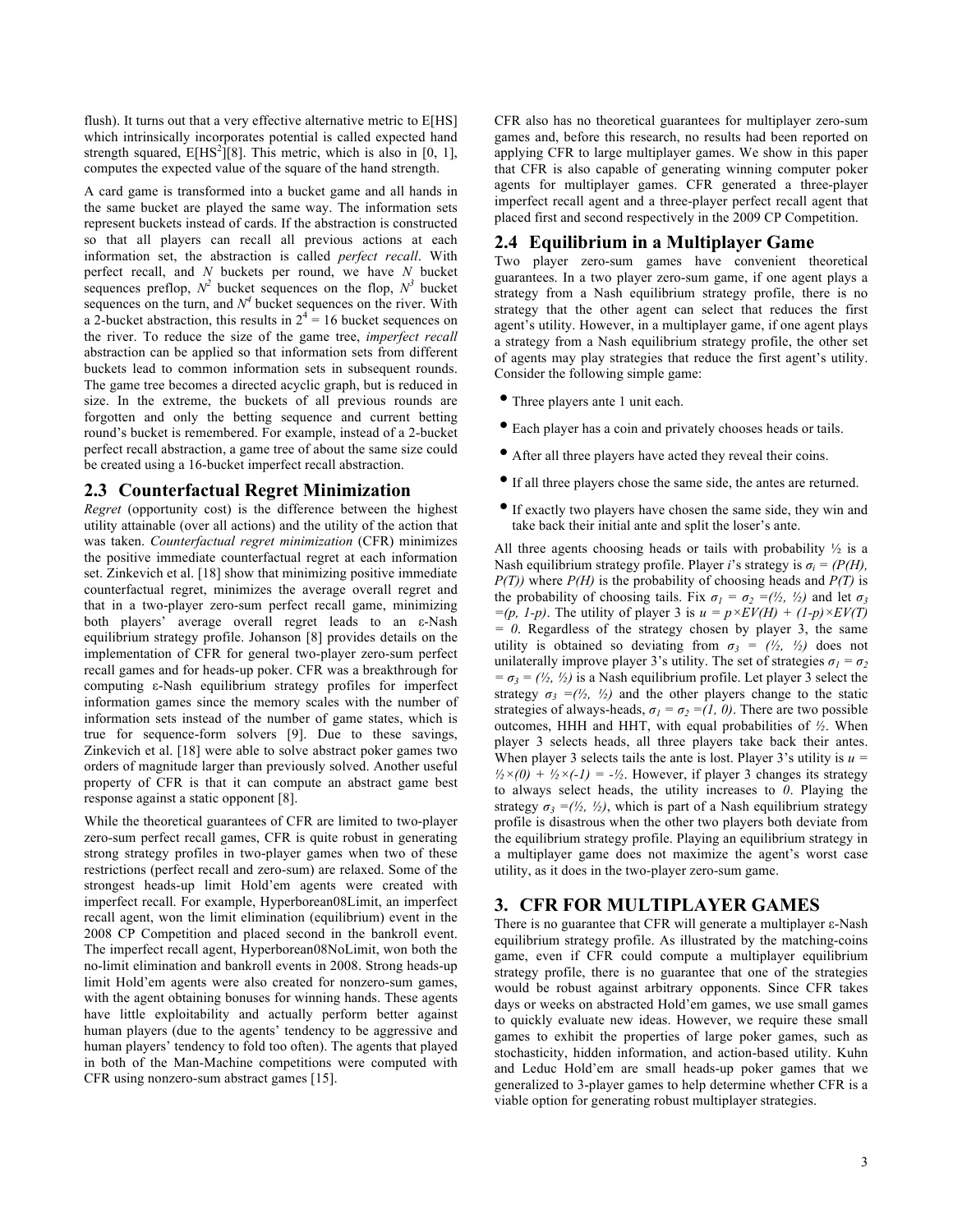# **3.1 3-player Kuhn Poker**

Kuhn invented a simple one-round one-card poker game in 1950 so that the hand-computed optimal solution could be studied [11]. Kuhn poker includes bluffing, inducing bluffs, and value betting. In this paper, we have extended the definition of Kuhn to three players and the depth 6 betting tree has 25 game nodes:

- Each player antes 1 chip each before the cards are dealt.
- Each player is dealt one private card.
- The deck has 4 cards with ranking  $K > Q > J > T$  (no ties).
- There is one betting round with a 1-bet cap.
- If there is no outstanding bet, a player can check or bet 1 chip.
- If there is an outstanding bet, a player can fold or call.

## **3.2 3-Player Leduc Hold'em**

Kuhn poker ignores many important aspects of real poker variants such as multi-round play, community cards, rounds with different bet sizes, split pots, and raising. Therefore, a small heads-up game, called Leduc Hold'em, which includes all of these important properties, was created [16]. Here, we have extended the game of Leduc Hold'em to three players.

- Each player antes 1 chip each before the cards are dealt.
- Each player is dealt one private card.
- The deck consists of 4 ranks and 2 suits (Td, Tc, Jd, Jc, Qd, Oc, Kd, Kc) with ranking  $K > 0 > J > T$ .
- There are two betting rounds, each with a 2-bet cap and each betting round (the preflop and the flop) has a different bet size: preflop bets are 2 chips and flop bets are 4 chips.
- One community card is dealt before the flop betting.
- After the flop betting, active players showdown. The pot is split if two players tie with the best hand.
- A paired hand beats an unpaired hand, if there are no pairs, high card wins and flushes and straights do not exist.

## **3.3 Evaluation of 3-Player CFR Strategies**

Let  $\sigma = (\sigma_1, \sigma_2, \sigma_3)$  be a CFR generated 3-player strategy profile and  $σ<sub>i</sub>$  be all strategies in  $σ$  except  $σ<sub>i</sub>$ . If  $σ$  is an ε-Nash equilibrium strategy profile, then no player, *i*, can gain more than *ε* by deviating from  $\sigma_i$ , while  $\sigma_i$  remains fixed. By fixing  $\sigma_i$ , CFR can generate a best response,  $\sigma_i^{BR}$ , to  $\sigma_i$ . Doing so for every player results in a best response,  $\sigma^{BR} = (\sigma_I^{BR}, \sigma_I^{BR}, \sigma_J^{BR})$ , to the CFR strategy profile, *σ*. Here is a method to determine whether a CFR generated strategy profile is an ε-Nash equilibrium:

- 1. Generate a strategy profile  $\sigma = (\sigma_1, \sigma_2, \sigma_3)$  using CFR.
- 2. Compute a best response strategy,  $\sigma_i^{BR}$  to  $\sigma_i$  using CFR for each  $i = 1, 2, 3$ .
- 3. Combine the three computed best responses into a best response strategy profile,  $\sigma^{BR} = (\sigma_I^{BR}, \sigma_2^{BR}, \sigma_3^{BR})$ .
- 4. Compute the utilities for each position of the strategy profile  $\sigma$  by playing three  $\sigma$ 's against each other.
- 5. Compute the utilities of the best response in each position by playing one  $\sigma^{BR}$  against two  $\sigma$ 's.
- 6. Compare  $\sigma^{BR}$ 's utilities in each position to  $\sigma$ 's utilities to determine how much extra BR wins in each position.
- 7. If the best response,  $\sigma^{BR}$ , does not improve by more than  $\varepsilon$ averaged over all positions then *σ* is an ε-Nash equilibrium.

We used  $10^8$  iterations of CFR (no theoretical guarantee of convergence). We found that CFR did derive an ε-Nash equilibrium strategy for 3-player Kuhn, but it did not derive an ε-Nash equilibrium strategy for the more complex 3-player Leduc. Table 1 and Table 2 show the utilities obtained by following the 7-step method for both games. CFR was used to create both the CFR strategy profile,  $\sigma$  and each *BR* strategy,  $\sigma_i^{BR}$  shown in the Tables. The utilities were then computed using a tool that walks the whole game tree applying the probability triples in each strategy at each node in the tree. The *CFR* row plays three *σ* strategies against each other. The *BR* row plays the best response,  $\sigma_i^{BR}$  against the  $\sigma_i$  strategies. The final row is the difference between the utility of the *BR* row and the *CFR* row.

**Table 1. Utilities for 3-player Kuhn (antes/hand)**

|            | Player 1     | <b>Player 2</b> | Player 3     |
|------------|--------------|-----------------|--------------|
| <b>CFR</b> | $-0.0544877$ | $-0.0418710$    | $+0.0963587$ |
| <b>BR</b>  | $-0.0543373$ | $-0.0414071$    | $+0.1008150$ |
| BR - CFR   | $+0.0001504$ | $+0.0004639$    | $+0.0044563$ |

For Kuhn, the best response does not gain much utility by deviating from the CFR solution, so it is an ε-Nash equilibrium with  $\varepsilon = +0.0016902$  (average of the final row of Table 1). This is an interesting result since there is currently no theory suggesting that CFR should produce an equilibrium for multiplayer games.

**Table 2. Utilities for 3-player Leduc (antes/hand)**

|            | <b>Player 1</b> | <b>Player 2</b> | Player 3    |
|------------|-----------------|-----------------|-------------|
| <b>CFR</b> | $-0.243451$     | $-0.1960510$    | $+0.439502$ |
| BR.        | $-0.124749$     | $-0.0656892$    | $+0.550788$ |
| BR - CFR   | $+0.118702$     | $+0.1303618$    | $+0.111286$ |

However, CFR does not produce an ε-Nash equilibrium for Leduc (at least in  $10^8$  iterations). The hope of using CFR to generate  $\varepsilon$ -Nash equilibrium for more complex games has failed. It is possible that the CFR Leduc strategy is strong against two arbitrary opponents, but to verify this conjecture, we would need to play it against a suite of benchmark agents. If we are going to do that, we might as well play 3-player limit Hold'em directly since our goal is to produce strong agents for that game.

# **4. CFR FOR MULTIPLAYER HOLD'EM**

A best response provides a metric for how much an agent could improve by unilaterally deviating from its strategy. CFR can compute an abstract game best response for heads-up limit Hold'em. However, computing an abstract game best response for a multiplayer poker game is infeasible due to its enormous size. Generating a CFR best response strategy takes *N* CFR runs for an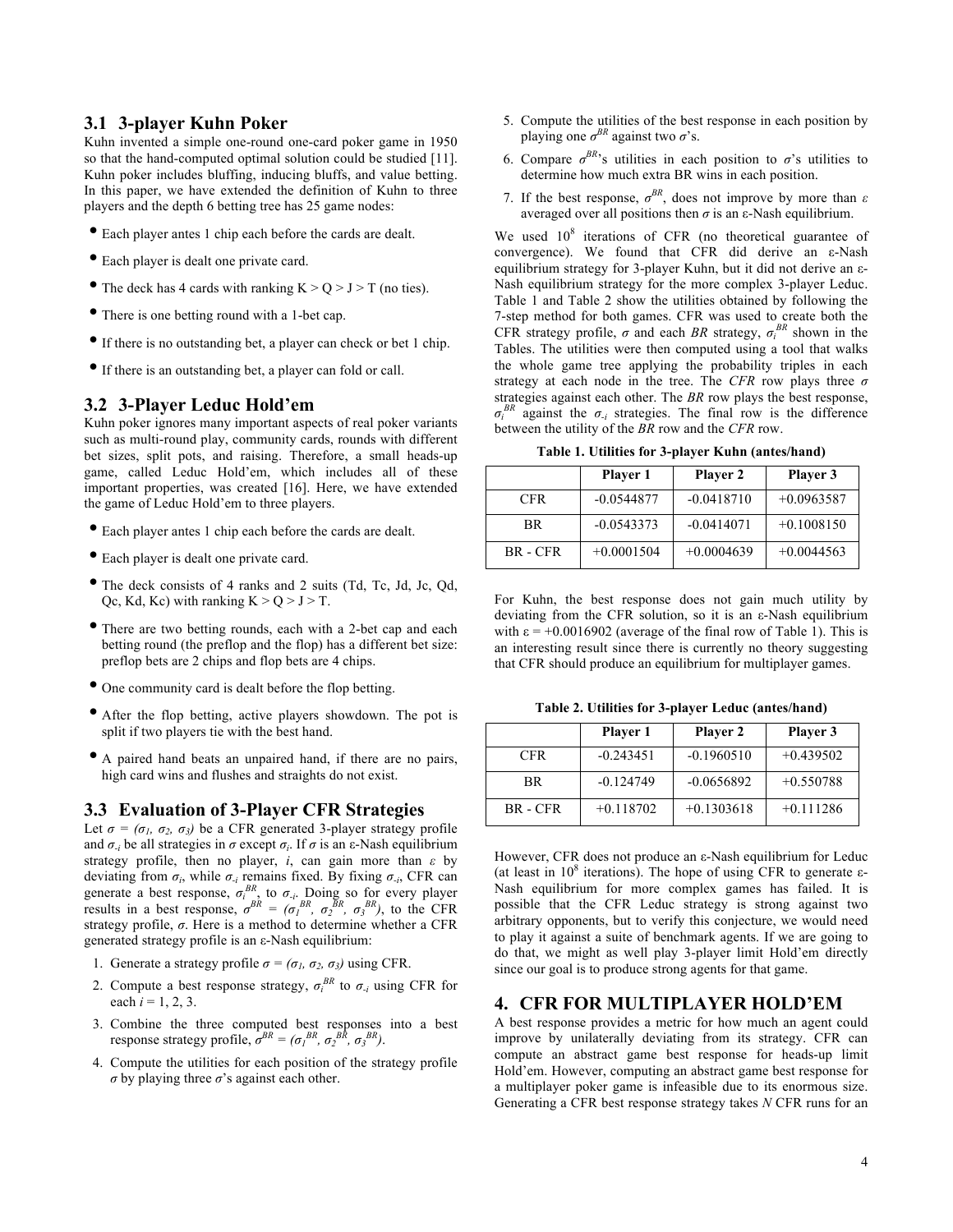*N*-player game. Performing one CFR run (for a relatively low number of iterations) on a 3-player game takes months. Even if the best response computation was feasible, it would provide no indication of the strength of an agent against two arbitrary opponents. Thus, we evaluate the strength of the multiplayer agents by playing millions of poker hands against benchmark agents. This method of using tournament play (or cross-play) to rank agents is also used in the annual CP Competition.

## **4.1 Benchmark Agents**

To evaluate an agent against other agents, millions of hands must be played between them. Relatively little research has been dedicated to multiplayer poker games so there are very few benchmark agents. *Poki* is a poker agent that is capable of playing heads-up and multiplayer games [1]. In fact, Poki won the multiplayer limit event of the 2008 CP Competition. Poki uses a collection of technologies including an expert system preflop, a formula for mapping hand strength and potential to actions postflop, and Monte Carlo simulations designed to estimate the most profitable action to take against an opponent model.

A *chump* is an agent that disregards its cards and takes an action based on the same distribution at every decision point. Since Poki was the only benchmark agent we had available for multiplayer, we also used chumps to evaluate our newly created agents. An *Always-Fold* chump has a probability triple of  $(f, c, r) = (1, 0, 0)$ and always folds on its first action. An *Always-Call* chump has a probability triple of (0, 1, 0) and always checks if there is no outstanding bet and calls otherwise. An *Always-Raise* chump has a probability triple of (0, 0, 1) and always bets if there is no outstanding bet and raises otherwise. The final chump we used for evaluating our 3-player agents is called *Probe* and it has a probability triple of (0, 0.5, 0.5) so it chooses equally between check/call and bet/raise at every action. We generated a perfect recall and an imperfect recall CFR agent, using card abstractions based on percentile bucketing of the  $E[HS^2]$  metric.

## **4.2 PR2, a Perfect Recall CFR Agent**

Due to the enormous size of the 3-player limit Hold'em game tree, there are very few options available in terms of bucketing. In fact, it takes over 32 GB of RAM to store the game tree with no betting abstractions and only two buckets per round. That is, on every round, the agent can only tell if its hand strength squared compared to a random hand is above or below average!

We ran CFR on a 2-bucket perfect recall abstraction for 20 million iterations on a 32 GB RAM machine and called the agent PR2. However, we were required to reduce the betting on the river from a 4-bet cap to a 3-bet cap to fit the abstraction into memory. In the event that PR2 falls off-tree while playing the real game (i.e. the betting is capped on the river), PR2 simply calls. The 20 million iteration CFR computation took about three weeks to run. Since 100 million  $(10^8)$  iterations would require 15 weeks of computation and since we had the 32 GB RAM machine for a limited time, only 20 million iterations were completed.

# **4.3 IR16, an Imperfect Recall CFR Agent**

Several weeks after starting the PR2 computation, we gained access to a 64 GB RAM machine for a limited time. We decided to create a 16-bucket imperfect recall abstraction for the 3-player game to compare the strength of this abstraction with the similar sized 2-bucket perfect recall abstraction. At each round all previous bucketing information is lost.

We used CFR on this abstraction for 20 million iterations (corresponding to the number of iterations used for PR2) and named the agent IR16S ( $S$  – for short). We also continued the CFR computation until the start of the 2009 CP Competition. One of the agents submitted to the 2009 CP Competition completed 43 million iterations and was named IR16L (L – for long). With access to the 64 GB RAM machine, we were able to include a 4 bet cap on the river as compared to PR2's 3-bet cap. The CFR computation took about one month to reach 43 million iterations.

## **4.4 Evaluation of CFR Hold'em Strategies**

To reduce variance in a match between three agents A, B, and C, we want each agent to play in the same situation (i.e. same cards, position and relative position). We have  $3! = 6$  permutations of agents for every set of pre-generated cards since there are three positions (button, small blind, big blind) and two relative position orderings: ABC, BCA, CAB, ACB, CBA and BAC. We average each player's win rate over all of these permutations to get a win rate for that particular matchup.

Agent strength can be evaluated in several different ways. We use the technique used in the annual CP Competition. A 3-player tournament with *N* agents consists of  $_{N}C_{3}$  distinct 3-player matchups where each agent plays against  $_{N-1}C_2$  pairs of opponents. In a *bankroll event*, all agents are simply ranked based on their total win rate against all pairs of opponents. The aim of this event is to determine which agent exploits its opponents by the most. In an *elimination event*, the winner is determined by removing the worst-ranked agent from the bankroll event and determining a new bankroll ranking assuming the worst agent had not entered. This process continues recursively (always eliminating the worst remaining agent) until exactly three agents remain in which case they are ranked by win rate in that last matchup. The aim of this event is to determine which agent is the most robust or least exploitable, so it is sometimes referred to as an *equilibrium event*. The outcome of both of these events can be determined with exactly the same set of tournament hand data (i.e. it is not necessary to run two separate tournaments). It is also not necessary to run a new event once an agent is eliminated from the elimination event as we can simply compute new win rates after removing all matchups involving the eliminated agent.

## **4.5 Experimental Results**

A tournament was run with seven 3-player limit Hold'em agents: Always-Call (AC), Probe, Always-Raise (AR), Poki, PR2, IR16S, IR16L. This tournament consisted of  ${}_{7}C_{3} = 35$  matchups, where each player played against  ${}_{6}C_{2}$  = 15 pairs of opponents. Each matchup consisted of 1.2 million hands (6 positional permutations of 200,000 hands). The bankroll results are displayed in Table 3. Each entry is the win rate of the column agent versus the two row agents. The final row is the overall win rate of the column agent against all pairs of opponents; this is the metric used to evaluate and rank the agents. All win rates are in millibets  $(10^{-3} \times 10^{-3})$ of the big blind) per hand (mb/h). For comparison, the Always-Fold strategy loses 500 mb/h in a 3-player game against any two agents who do not fold at the start. We computed 95% confidence intervals for each matchup. The size of the confidence intervals varied from 14 to 78 mb/h. However, the largest intervals ±39 mb/h only occurred in the matches with Always-Raise and Probe present. Most of the confidence intervals were within  $\pm 10$  mb/h.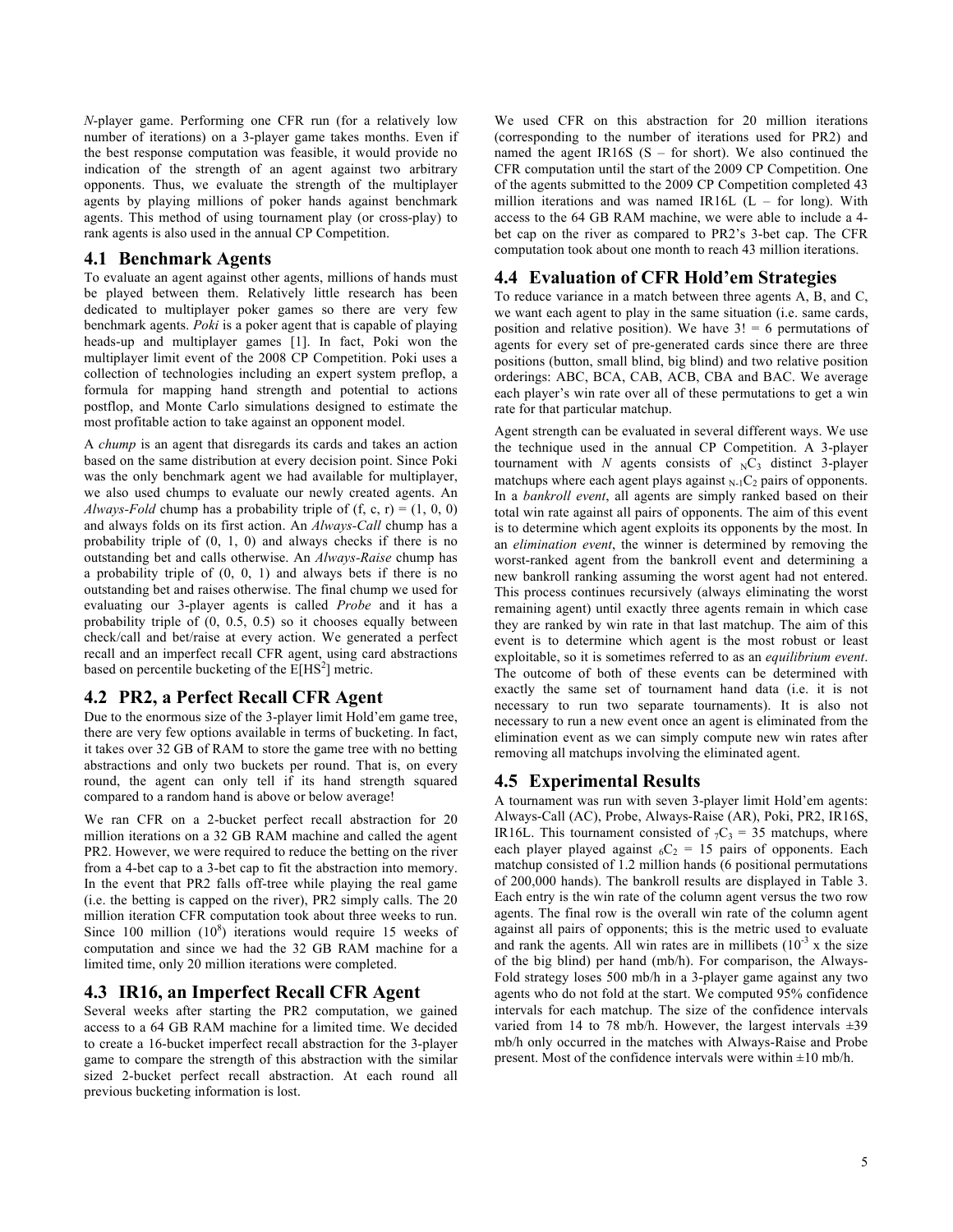|                     | PR <sub>2</sub>          |        | <b>IR16L IR16S</b>       | Poki                     | AR                       | Probe   | AC      |
|---------------------|--------------------------|--------|--------------------------|--------------------------|--------------------------|---------|---------|
| Poki, AC            | 398                      | 497    | 507                      |                          | -597                     | -467    |         |
| Poki, AR            | 784                      | 493    | 479                      |                          |                          | 71      | $-601$  |
| Poki, Probe         | 639                      | 575    | 575                      | $\overline{\phantom{0}}$ | 80                       |         | $-469$  |
| Poki, PR2           | $\overline{a}$           | 97     | 97                       | $\overline{\phantom{0}}$ | $-1054$                  | $-839$  | $-972$  |
| Poki, IR16S         | $-32$                    |        | 55                       | $\overline{\phantom{0}}$ | -816                     | $-765$  | $-1042$ |
| Poki, IR16L         | $-34$                    | 53     | $\overline{\phantom{0}}$ | $\overline{a}$           | -797                     | -772    | $-1046$ |
| AC, AR              | 1086                     | 428    | 441                      | 1197                     |                          | $-3$    |         |
| AC, Probe           | 899                      | 737    | 731                      | 936                      | 6                        |         |         |
| AC, PR2             |                          | 510    | 516                      | 574                      | $-545$                   | $-448$  |         |
| AC, IR16S           | 401                      |        | 503                      | 545                      | $-216$                   | -369    |         |
| AC, IR16L           | 393                      | 489    |                          | 540                      | $-218$                   | $-364$  |         |
| AR, Probe           | 734                      | $-636$ | $-725$                   | $-150$                   |                          |         | $-4$    |
| AR, PR2             | $\overline{a}$           | 380    | 355                      | 270                      | -                        | $-371$  | $-541$  |
| AR, IR16S           | 759                      |        | 393                      | 323                      |                          | 324     | $-212$  |
| AR, IR16L           | 763                      | 413    |                          | 318                      | $\overline{\phantom{0}}$ | 373     | $-223$  |
| Probe, PR2          | $\overline{a}$           | 506    | 506                      | 200                      | $-363$                   |         | $-450$  |
| Probe, IR16S        | 624                      |        | 515                      | 190                      | 312                      |         | $-368$  |
| Probe, IR16L        | 631                      | 519    |                          | 198                      | 352                      |         | $-367$  |
| <b>PR2, IR16S</b>   |                          |        | 50                       | -65                      | $-1139$                  | $-1130$ | -911    |
| PR2, IR16L          | $\overline{\phantom{0}}$ | 48     |                          | -63                      | $-1118$                  | $-1137$ | $-908$  |
| <b>IR16S, IR16L</b> | -39                      |        |                          | $-108$                   | $-805$                   | $-1034$ | $-992$  |
| Overall             | 530                      | 341    | 333                      | 327                      | $-461$                   | $-462$  | $-607$  |

**Table 3. The cross-table for a 7-agent 3-player tournament. Units are mb/h and overall win rates in the last row are within ±6 mb/h with 95% confidence**

From Table 3, the ranking of agents in the bankroll event is PR2, IR16S, IR16L, Poki, Always-Raise, Probe and Always-Call. From Table 3, we determine the rankings of the top three agents in the elimination event, by eliminating the worst performer recursively. The elimination event winning order is: IR16L, IR16S, PR2, Poki, Probe, Always-Raise, and Always-Call. All three of our new CFR-generated agents are ranked in the top three for both events and out-perform the 2008 CPC multiplayer champion, Poki. PR2 is the best exploitative player by exploiting the chumps. PR2 remains the top player, when Always-Call is removed, but falls to third place when Always-Raise is removed, since there is only a single chump left (Probe) to exploit. The final round of the elimination event has IR16L first (50 mb/h), IR16S second (48 mb/h) and PR2 third (-98 mb/h).

The IR16 agents are the least exploited agents, only losing chips in one matchup, where they are between Always-Raise and Probe. Poki also loses the most against Always-Raise and Probe. On the other hand, PR2 is the only agent to win in this matchup and does so by a substantial amount. Our intuitive assumption that the 2 bucket abstraction would play very poorly was incorrect. Even after 20 million iterations, a fairly strong 3-player agent can be created, although 100 million  $(10^8)$  CFR iterations are typically used for a 5-bucket heads-up limit Hold'em abstraction [18] to reduce  $ε$  to 3 mb/h. After about twice as many iterations (43) million), there seems to be little gain. Perhaps the IR16L agent is trading off exploitative default play with more unexploitable play.

#### **5. USING HEADS-UP EXPERTS**

Heads-up situations arise frequently in 3-player limit Hold'em after one agent folds. Since the resulting heads-up subgame is two-player, zero-sum, and perfect recall, we can use CFR and are

guaranteed to find an ε-Nash equilibrium in the subgame. Since the heads-up subtree is much smaller than the corresponding 3 player tree, strategies using much larger abstractions can be used. We call the agents resulting from the CFR solution to these headsup subgames, heads-up experts (HUEs). We must assume some distribution of buckets is propagated to a HUE subtree by each of the agents. We then solve the corresponding heads-up subgame. Later, we substitute this strategy in place of the 3-player agent's strategy when the HUE subtree is reached during a match.

Columns 2 to 5 of Table 4 show empirical frequencies of bet sequences (column 1) that end in a preflop fold (columns 6 to 8 are used in Section 5.2). The agents used were: Poki, PR2, IR16S, and IR16L. The frequencies were computed from 1.2 million hands of self-play between three identical agents and rounded to two decimal places. Some entries not included in the table (such as *crcf*) were also non-zero, but rounded to 0.00% and one entry (*rrrf*) actually occurred 0.01% of the time for IR16S and IR16L.

**Table 4. Empirical frequencies of the most common bet sequences ending in a fold for 1.2 million hands of self-play between three identical agents using four different strategies**

| sequence | Poki  |       |       | PR2  IR16S  IR16L   btn |         | sb      | bb      |
|----------|-------|-------|-------|-------------------------|---------|---------|---------|
|          | 20.67 | 29.27 | 36.03 | 36.14                   | $1-2$   |         |         |
| rţ       | 9.55  | 25.60 | 26.40 | 26.37                   | $4 - 5$ | $1 - 4$ |         |
| cf       | 16.43 | 0.02  | 0.09  | 0.04                    | 3       | $1 - 2$ |         |
| rrf      | 0.54  | 1.51  | 6.64  | 6.61                    | $3-5$   | 5       | $1 - 4$ |
| rcf      | 1.52  | 9.96  | 0.66  | 0.65                    | $3 - 5$ | 4       | $1 - 2$ |
| crf      | 3.35  | 0.01  | 0.04  | 0.02                    | 3       | 5       | $1 - 2$ |
| Total    | 52.05 | 66.38 | 69.87 | 69.84                   |         |         |         |

About 50% to 70% of the hands resulted in heads-up play before the flop. The most frequent bet sequences with a preflop fold are: *f*, *rf*, *cf*, *rrf*, *rcf*, and *crf*. We conjectured that creating experts for these common subgame situations might provide improvements.

However, this strategy-knitting approach faces the same potential problems faced by PsOpti, where different strategies were knit together [1]. PsOpti0 used an always-call policy preflop and an appended 3-round postflop model that assumed uniform distributions postflop. PsOpti1 used a 1-round preflop model and an appended postflop model solved for a given pot-size – there are four pot-sizes that reach the flop corresponding to the number of raises – and assuming a uniform distribution of hands for both players. Finally, PsOpti2 used the distributions on the flop from a 3-round preflop model as input to seven 3-round postflop models (corresponding to the seven preflop betting sequences reaching the flop). As shown by experimental data, PsOpti1 out-performed PsOpti2, which out-performed PsOpti0. However, the authors point out that several bugs in PsOpti2 were discovered after the data was collected and claim that a bug-free PsOpti2 should result in the strongest player among the three presented.

We are not proposing to knit together pre-flop and post-flop strategies, but must still be aware of strategy connection problems. Instead, we are proposing to use a static strategy such as IR16L for the full game when a fold does not occur as one of the betting sequences shown in column 1 of Table 4. However, when a sequence from Table 4 does occur, we switch to a HUE strategy for all subsequent actions in that game. In the next subsection we explain how we knit the strategies together.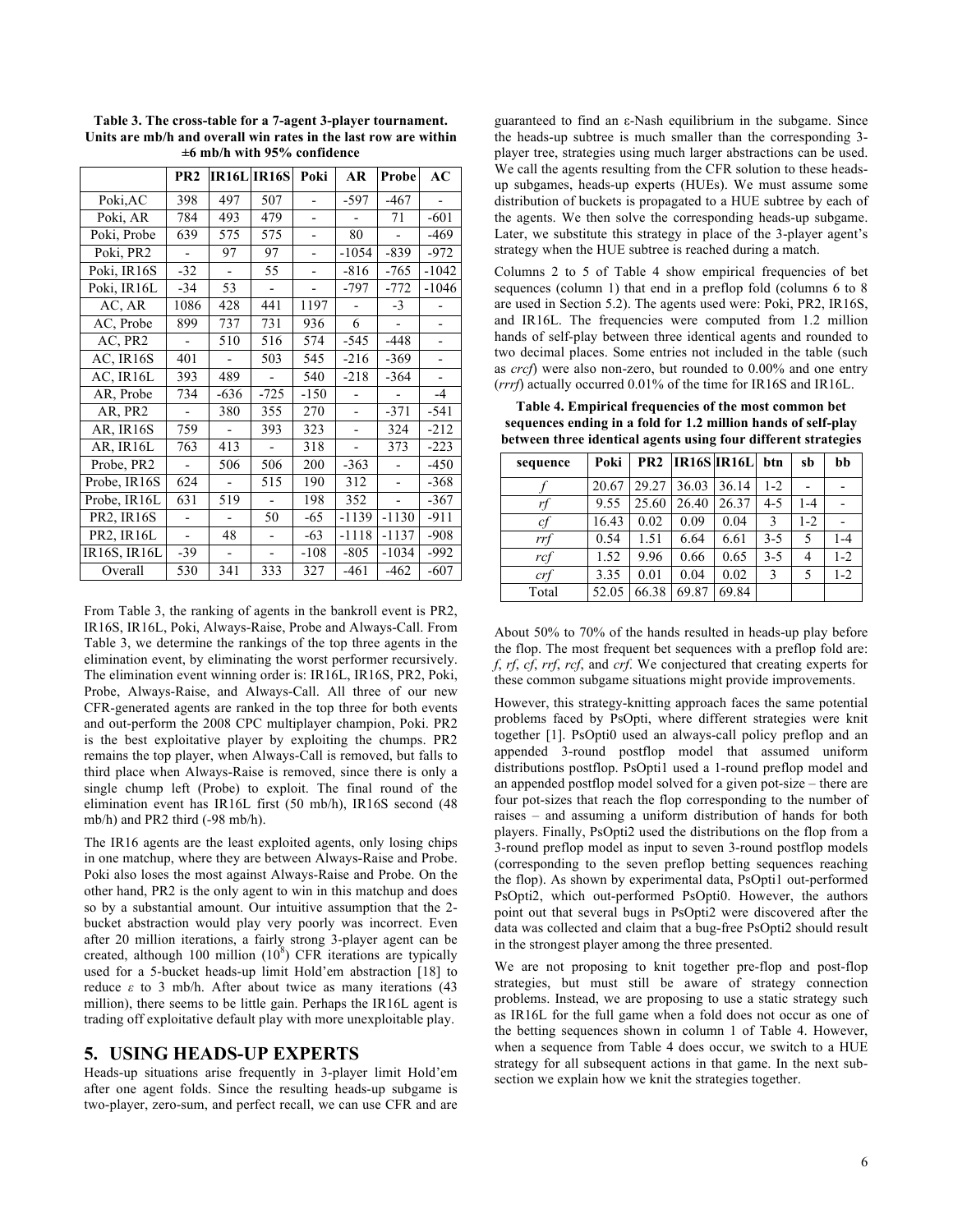## **5.1 Strategy Seeding**

We need to determine a reasonable strategy that will be used to "seed" the HUE subtrees, since each subtree does not start at the beginning of a two-player game. Two issues are important. First, there may be some extra money in the pot at the start of each HUE strategy compared to a normal two-player Hold'em game and second, we cannot necessarily assume a uniform distribution of cards, since some actions have already been taken.

We generated 2-player zero-sum CFR strategies with two different strategy seedings for each of the 6 betting sequences listed in Table 4. The first seeding is *uniform seeding*, where we assume that the players take all of the actions in the forced action sequence 100% of the time. That is, the distribution over hands or buckets of all active players is completely uniform. The second is an *expert seeding*. Instead of uniformly seeding the strategies, we devise a sensible preflop strategy based on expert knowledge (advice from poker professionals and/or based on strong computer agents). When using a one-dimensional metric to bucket hands, it is conventional to place hands with higher metric values in higher numbered buckets. We adopt this convention here; namely, we have a bucket ranking  $5 > 4 > 3 > 2 > 1$  for our 5-bucket E[HS<sup>2</sup>] abstraction. We used pure prior distributions: the probability of taking an action in a bucket is either 0 or 1. The highest (i.e. strongest) buckets are used for raise actions, the next highest buckets are used for call actions, and the lowest buckets are folded. Columns 6 to 8 in Table 4, shows the expert knowledge seeding. Each entry indicates which of the 5 buckets will be used for the sequence in each position. For example, the *rrf* row indicates that the button (btn) will make the first raise with hands in buckets 3-5. The small blind (sb) will make the second raise only with a hand in bucket 5 and the big blind will make the fold action with a hand in buckets 1-4. For uniform seeding, bucket ranges in Table 4 were replaced by the range 1-5.

## **5.2 Experimental Results**

We conducted a 7-agent tournament to evaluate the HUE agents and did not include any chumps (Always-Call, Always-Raise, and Probe). There were two reasons: removing chumps should create a playing field more comparable to those in the annual CP Competition and including just three more entrants would result in  $_{10}C_3$  = 120 three-agent matchups instead of 35. The tournament used Poki, PR2, UnM2 (PR2 with uniform seeded HUEs), ExM2 (PR2 with expert seeded HUEs), IR16, Un16 (IR16L with uniform seeded HUEs), Ex16 (IR16L with expert seeded HUEs). Only IR16L (IR16 run for 43 million CFR iterations) was entered into this tournament since the results of IR16S and IR16L were quite similar in Section 4.5 and including both of the IR16 agents in the tournament would have created many more matchups. Therefore all three of the IR16 agents use IR16L as the base player.

The bankroll results are displayed in Table 5. The format is similar to Table 3. All individual matchup win rates are within  $\pm 9$ mb/h with 95% confidence. The confidence of the overall win rates are ±6 mb/h with 95% confidence. Recall, the Always-Fold strategy loses 500 mb/h in a 3-player game. The rankings for the bankroll event are: IR16, Ex16, Un16, ExM2, UnM2, PR2, and Poki. The rankings for both the elimination and bankroll events were identical. In the tournament results from Section 4.5, PR2 won the bankroll event as it exploited chumps more than any other agent. However, there were only strong agents in this tournament. The top two bankroll players (IR16 and Exp16) win

in every matchup they participate in, while the opposite is true for the worst two bankroll players (Poki and PR2). Although poker is a non-transitive game, Table 5 shows trends. As you move across the columns of a given row (corresponding to lower ranked bankroll players), the win rates decrease monotonically with only a few exceptions. Having all AI agents (instead of including chumps) causes the results to be much more predictable. Another trend is that every agent loses the most against the top two bankroll players and every agent wins the most against the worst two bankroll players. The regularity of these trends is the reason we obtain the same rankings for both events.

The expert seeded HUEs did better than the uniform seeded HUEs when applied to both PR2 and IR16 so the assumption that an opponent holds a completely random hand after several betting actions is a poor one. PR2's performance was improved by adding HUEs while IR16 performs worse. This demonstrates just how effective CFR can be for generating very abstract, imperfect recall, 3-player agents despite having no theoretical guarantees. Our intention of incorporating and testing the HUEs was to determine whether fairly abstract and naively created strategies had the potential to improve play. Better strategy seeding is possible. Due to timing constraints and machine availability, we generated the HUEs and base players simultaneously so we were unable to use the base players' strategies to seed their own HUEs. Seeding each HUE with the 3-player base strategy it will be used with should produce better results.

**Table 5. The cross-table for a 7-agent 3-player tournament with four HUEs. Units are mb/h and overall win rates in the last row are within** ±**6 mb/h with 95% confidence**

|                | <b>IR16</b>              | Ex16                     | Un16                     |                          | $ExM2$ UnM2              | PR <sub>2</sub>          | Poki                     |
|----------------|--------------------------|--------------------------|--------------------------|--------------------------|--------------------------|--------------------------|--------------------------|
| Poki, PR2      | 95                       | 86                       | 70                       | 60                       | 35                       | $\overline{\phantom{0}}$ |                          |
| Poki, UnM2     | 84                       | 78                       | 54                       | 50                       | ÷,                       | $-1$                     |                          |
| Poki, ExM2     | 63                       | 63                       | 43                       | $\overline{a}$           | 14                       | $-10$                    |                          |
| Poki, IR16     |                          | 50                       | 19                       | 29                       | -9                       | $-30$                    |                          |
| Poki, Un16     | 70                       | 67                       |                          | 37                       | 7                        | $-20$                    |                          |
| Poki, Ex16     | 56                       | -                        | 22                       | 30                       | -6                       | $-27$                    | $\overline{\phantom{0}}$ |
| PR2, UnM2      | 81                       | 71                       | 57                       | 28                       |                          |                          | $-34$                    |
| PR2, ExM2      | 65                       | 58                       | 49                       | $\overline{\phantom{0}}$ | 4                        | $\overline{\phantom{0}}$ | -50                      |
| PR2, IR16      |                          | 39                       | 23                       | 2                        | $-25$                    |                          | -65                      |
| PR2, Un16      | 60                       | 53                       | $\overline{a}$           | 5                        | $-14$                    |                          | -50                      |
| PR2, Ex16      | 51                       |                          | 28                       | 4                        | -19                      |                          | -59                      |
| UnM2, ExM2     | 55                       | 45                       | 39                       |                          |                          | $-31$                    | -64                      |
| UnM2, IR16     | $\overline{\phantom{a}}$ | 30                       | 9                        | $-13$                    |                          | -57                      | -75                      |
| UnM $2$ , Un16 | 53                       | 42                       | $\overline{\phantom{0}}$ | -6                       | $\overline{\phantom{a}}$ | -42                      | -60                      |
| UnM $2$ , Un16 | 40                       | $\overline{\phantom{a}}$ | 13                       | $-10$                    | $\overline{\phantom{0}}$ | -53                      | $-72$                    |
| ExM2, IR16     |                          | 15                       | $-2$                     |                          | $-43$                    | -67                      | $-92$                    |
| ExM2, Un16     | 34                       | 25                       |                          |                          | $-33$                    | -53                      | $-80$                    |
| ExM2, Un16     | 22                       |                          | $\boldsymbol{0}$         |                          | $-35$                    | -62                      | $-92$                    |
| IR16, Un16     | $\overline{\phantom{0}}$ | 9                        |                          | -32                      | -61                      | -83                      | -89                      |
| IR16, Ex16     | $\overline{\phantom{0}}$ | $\overline{\phantom{a}}$ | $-29$                    | -36                      | -69                      | -90                      | $-106$                   |
| Un16, Ex16     | 20                       |                          |                          | $-25$                    | -55                      | -81                      | -90                      |
| Overall        | 57                       | 49                       | 26                       | 8                        | $-21$                    | -47                      | $-72$                    |

# **6. COMPETITION RESULTS**

The results of the 2009 CP Competition were announced at the IJCAI conference on July 15, 2009 in Pasadena, California. There were 14 competitors (10 universities and 4 independents) from 7 different countries and 25 agents submitted (13 for heads-up limit, 5 for heads-up no-limit, and 7 for ring limit). The ring limit events